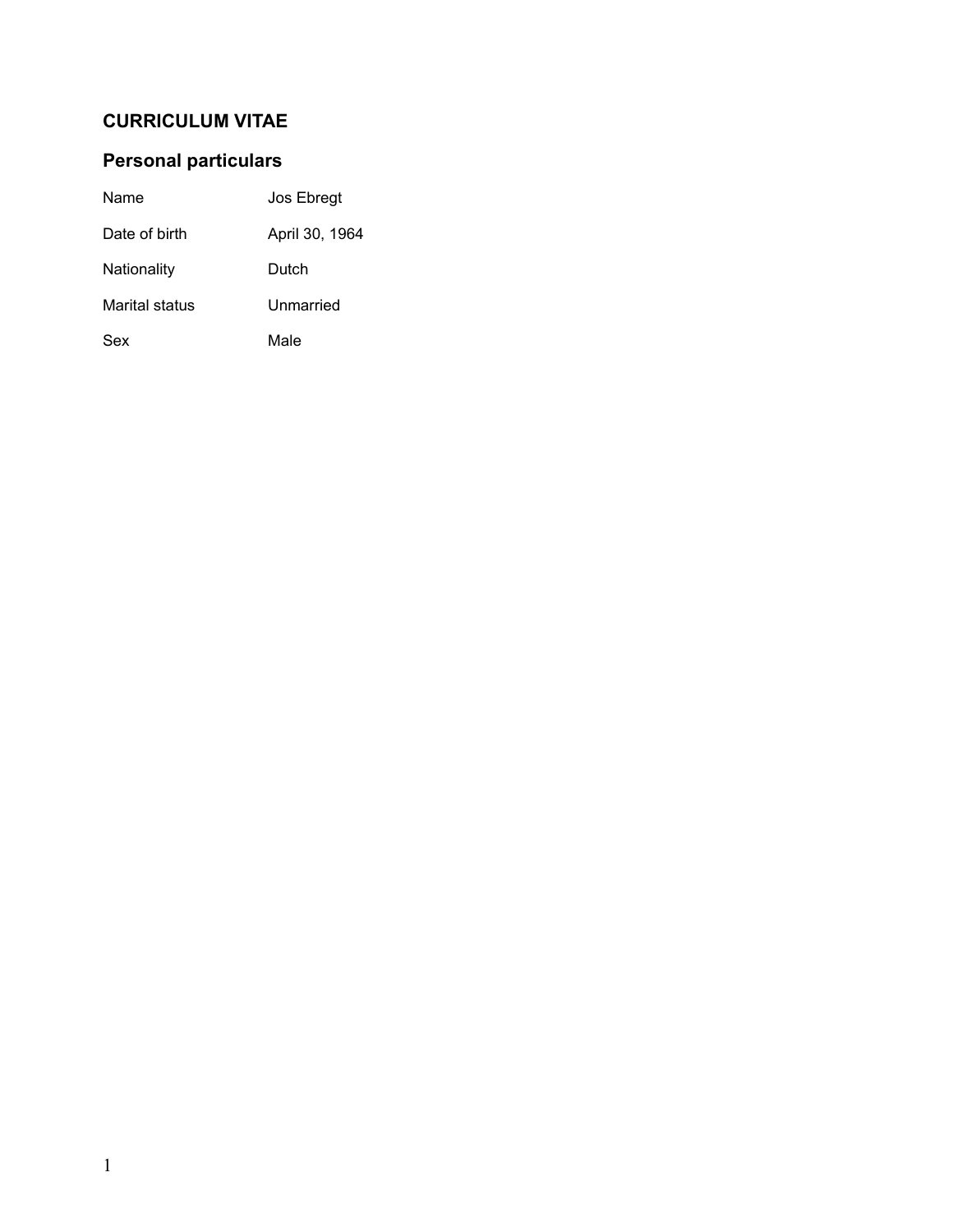# **Professional education**

- 1987 Diploma of the The Hague Royal Conservatorium (classical piano)
- 1992 Master's degree (with distinction) in economics, Erasmus University, Rotterdam

Thesis (prepared at the Federal Bureau of Statistics, Islamabad, Pakistan):

*Consumer behaviour in Pakistan: an analysis of expenditures, savings, and poverty, implementing the Extended Linear Expenditure System*

In addition to standard courses in economic theory and thought, I have taken specialized courses in monetary economics and the economics of development. Furthermore, I have taken various courses in mathematical and statistical analysis (linear algebra, static and dynamic optimization, sample theory, econometrics).

- 2002 Course in macroeconomic theory, Netherlands Bureau for Economic Policy Analysis, The Hague
- 2003 Course in econometrics, Tinbergen Institute, Amsterdam / Rotterdam
- 2005 Course in economics of agglomeration, Netherlands Bureau for Economic Policy Analysis, The Hague
- 2006 Course in panel data analysis, De Nederlandse Bank, Amsterdam
- 2008 Course in optimisation, including calculus of variation and optimal control, Tinbergen Institute, Amsterdam / Rotterdam
- 2016 Course in programming language R, Rijksinstituut voor Volksgezondheid en Milieu, Bilthoven

## **Computer skills**

Practical experience with:

R, Excel, Visual Basic, Access, Paradox and the Paradox Application Language, Fortran, EViews, Perl, ISIS (Integrated Statistical Information System; model solving software used at the CPB Netherlands Bureau for Economic Policy Analysis).

### **Language skills**

| Dutch   | (mother tongue) |
|---------|-----------------|
| Spanish | (fluent)        |
| English | (fluent)        |
| French  | (passable)      |
| German  | (basic)         |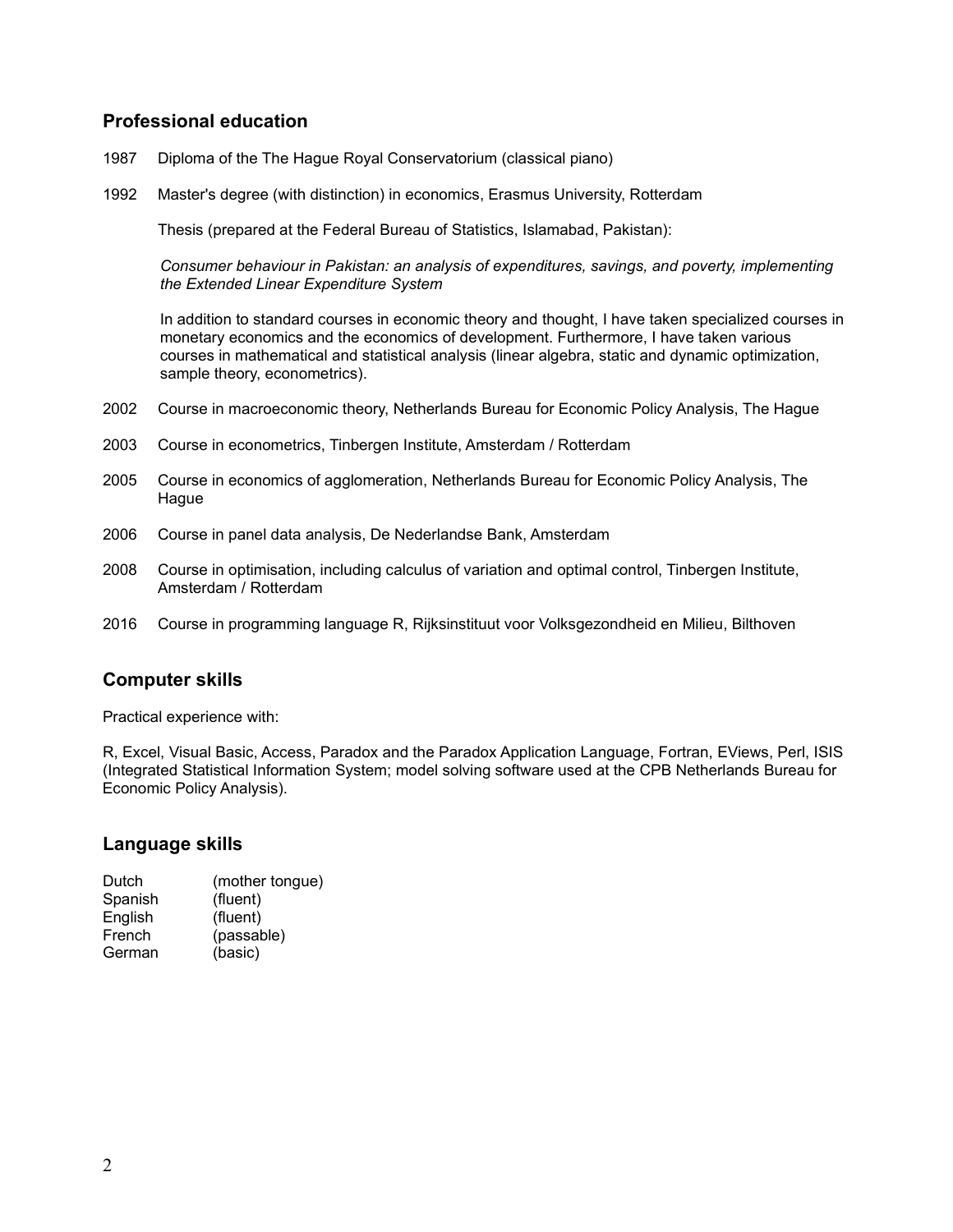# **Employment record**

#### **2017 - Present**

Researcher at the sector of labour and knowledge of the CPB Netherlands Bureau for Economic Policy Analysis (Dutch name: *Centraal Planbureau*), The Hague, the Netherlands.

Tasks: contributions to the labour market outlook for the Netherlands. Forecasting, programming, drafting. Yearly publications about short-term prospects include *Centraal Economisch Plan* and *Macro-Economische Verkenning*. In addition, the CPB makes long-term forecasts of labour supply. Apart from forecasting I take part in policy-oriented research related to the labour market.

#### **2006 – 2017**

Researcher at the sector of macroeconomics of the CPB Netherlands Bureau for Economic Policy Analysis The Hague, the Netherlands.

Tasks: contributions to the international economic outlook; forecasting, programming, drafting. Project leader of the CPB World Trade Monitor and member of the scientific committee of Euroframe, a joint platform of ten independent research institutes in the European Union that work on macroeconomic analysis and forecasting.

#### **2001 - 2006**

Researcher at the sector of regional economics of the CPB Netherlands Bureau for Economic Policy Analysis, The Hague, the Netherlands.

Tasks: policy-oriented research on physical aspects of the Dutch economy, such as firms' demand for space, infrastructural projects (cost-benefit analysis), and the housing market.

#### **1997 - 2000**

*Especialista senior* for *Proyecto Sistema de Indicadores Sociales y Análisis de Políticas Sociales* at the *Instituto Nacional de Estadística*, La Paz, Bolivia.

This project, jointly financed by the Inter-American Development Bank and the Dutch government, aimed at providing systematic information about poverty, basic needs, and regional patterns of inequality in Bolivia.

Tasks: designing a database application for compiling integrated national accounts, including a Social Accounting Matrix; training local staff in the use of this software.

#### **1992 - 1996**

In the course of time, assistant-expert, input-output expert, and national accounts expert for the Project on Improvement of National Accounts Statistics at the Federal Bureau of Statistics, Islamabad, Pakistan.

Organized as a programme of cooperation between the Dutch government and the Federal Bureau of Statistics in Islamabad, this project aimed at establishing a regular cycle of integrated national accounts for Pakistan, at the time based on the methodology of the 1993 UN System of National Accounts. The project was carried out by the Institute of Social Studies Advisory Service in The Hague.

Tasks: supervising the compilation of the Supply and Use Tables and the Integrated Economic Accounts for Pakistan; software development; training local staff in the application of national accounts concepts and the use of software; preparing handbooks on the compilation of Supply and Use Tables and the compilation of Integrated Economic Accounts in Pakistan.

#### **1992**

Assistant-researcher at the department of development economics, Erasmus University, Rotterdam, the Netherlands.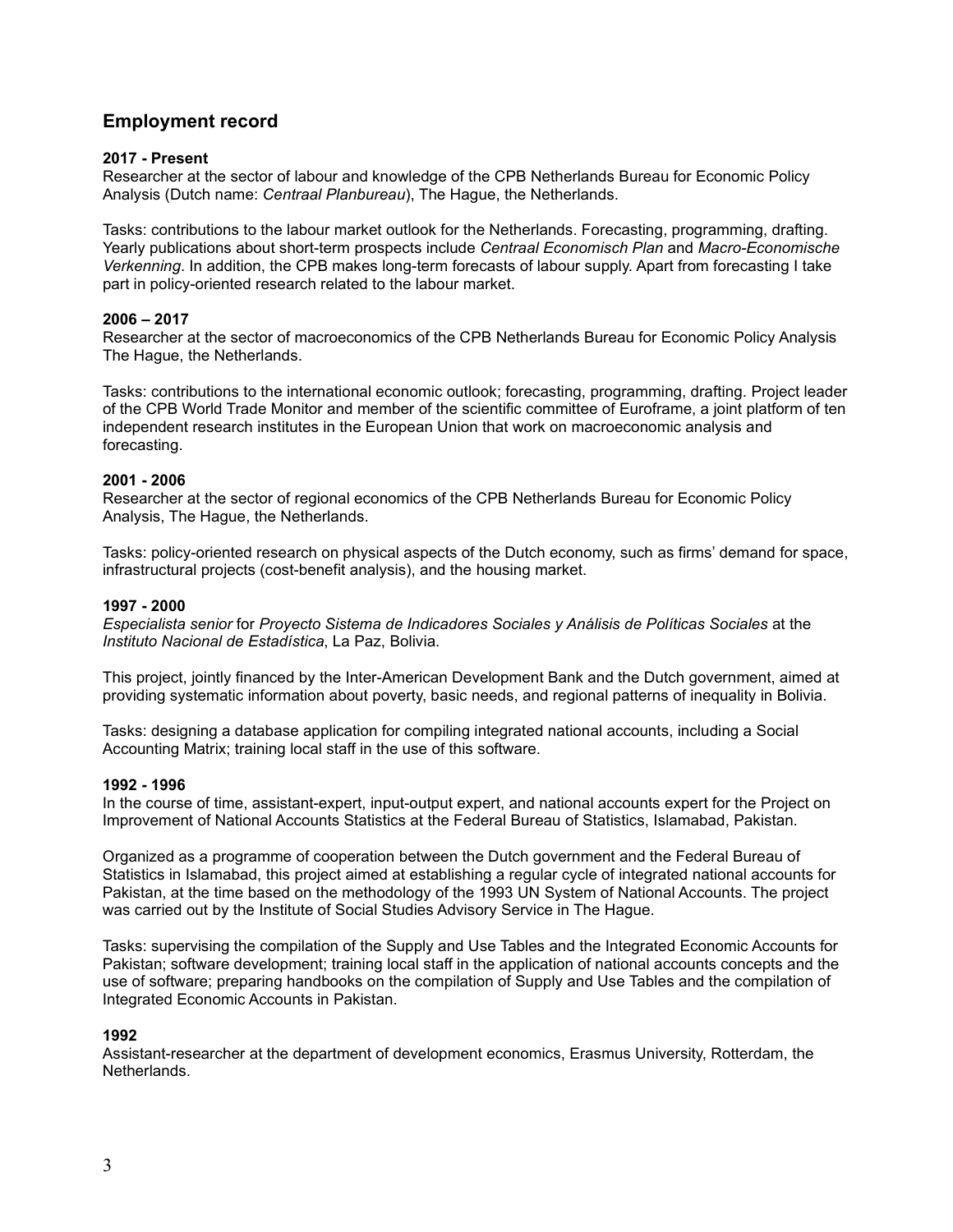Task: processing and analysing survey data as part of a study into regional income distribution and inequality in Pakistan.

## **1991**

Assistant-lecturer at the department of macroeconomics of the Erasmus University, Rotterdam, the Netherlands.